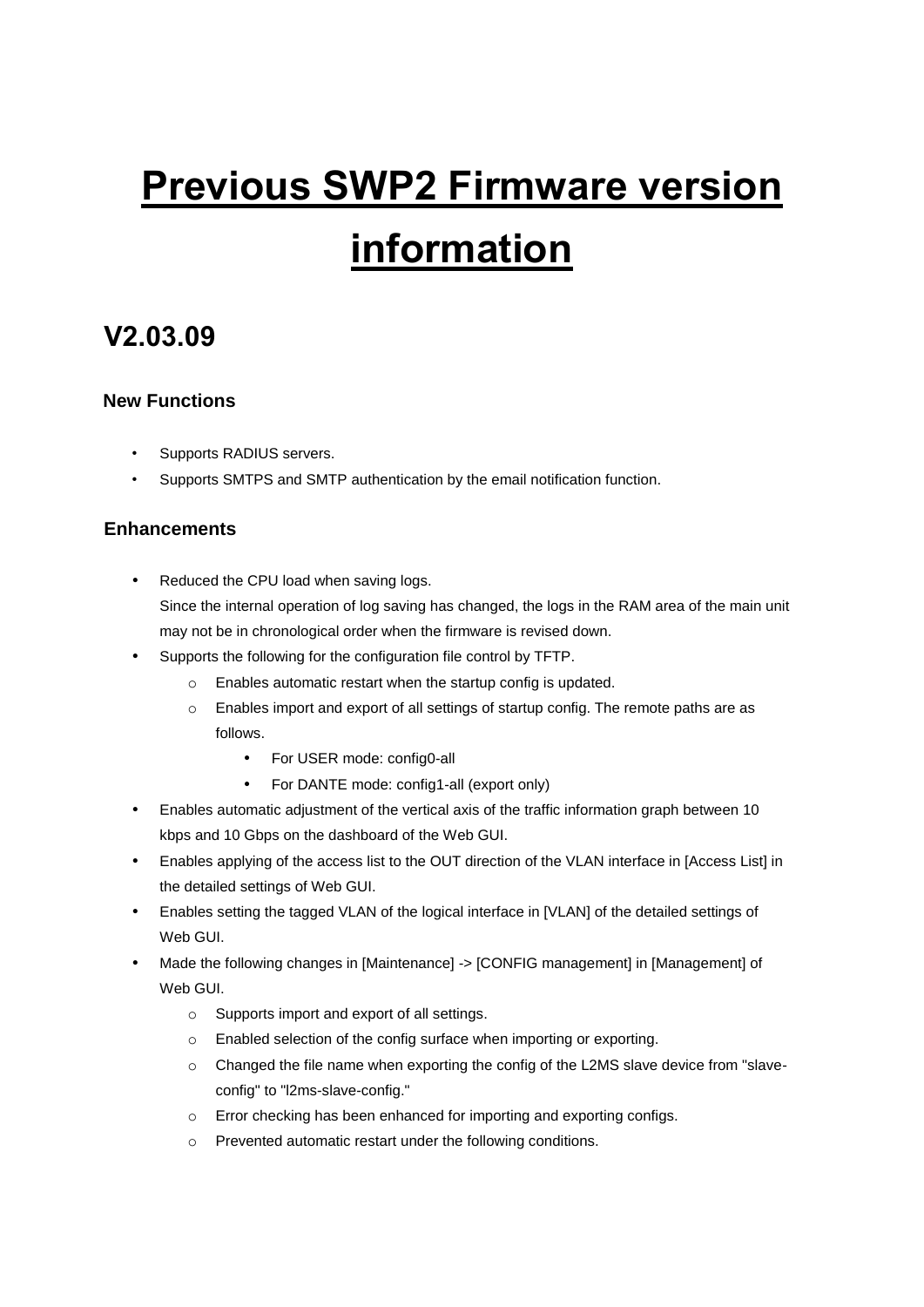- When the device OS hangs up
- When the system cannot access some of the hardware inside the system

### **Fixed Bugs**

- Fixed a problem in which restart was executed when a large number of SNMP packets were received.
- Fixed a problem in which the ARP table was not updated in the Spanning Tree when a topology change had occurred and communication could have been temporarily disabled, depending on the configuration.
- Fixed a problem in which, when in Spanning Tree, the device may end abnormally if the shutdown by BPDU guard and the recovery by auto recovery have been repeated.
- Fixed a problem in which the automatic recovery setting of BPDU guard was invalid after rebooting in the spanning tree error detection function.
- Fixed a problem in which the IGMP/MLD snooping settings remained in the running config even if the VLAN was deleted.
- Fixed a problem in which entries of ARP table or IPv6 Neighbor table may have been illegally overwritten by the following operations when multiple static ARPs or static IPv6 Neighbors were registered to one VLAN.
- Fixed a problem in which the running config would not be applied correctly even if it was set by TFTP.
- Fixed a problem in which unnecessary error logs would be output when DHCP Offer was received from multiple DHCP servers.
- Fixed a problem in which packets with different port numbers would also meet the conditions even if a policy map including a port number specification was applied to an interface in QoS.
- Fixed some other minor problems.

## **V2.03.06**

### **Vulnerability Responses**

- Addressed the following vulnerability issues:
	- o [CVE-2019-11477\(JVNVU#93800789\)](https://nvd.nist.gov/vuln/detail/CVE-2019-11477)
	- o [CVE-2019-11478\(JVNVU#93800789\)](https://nvd.nist.gov/vuln/detail/CVE-2019-11478)
	- o [CVE-2019-11479\(JVNVU#93800789\)](https://nvd.nist.gov/vuln/detail/CVE-2019-11479)
- Addressed the following SSL v3 vulnerability issues:
	- o [CVE-2014-3566](https://nvd.nist.gov/vuln/detail/CVE-2014-3566)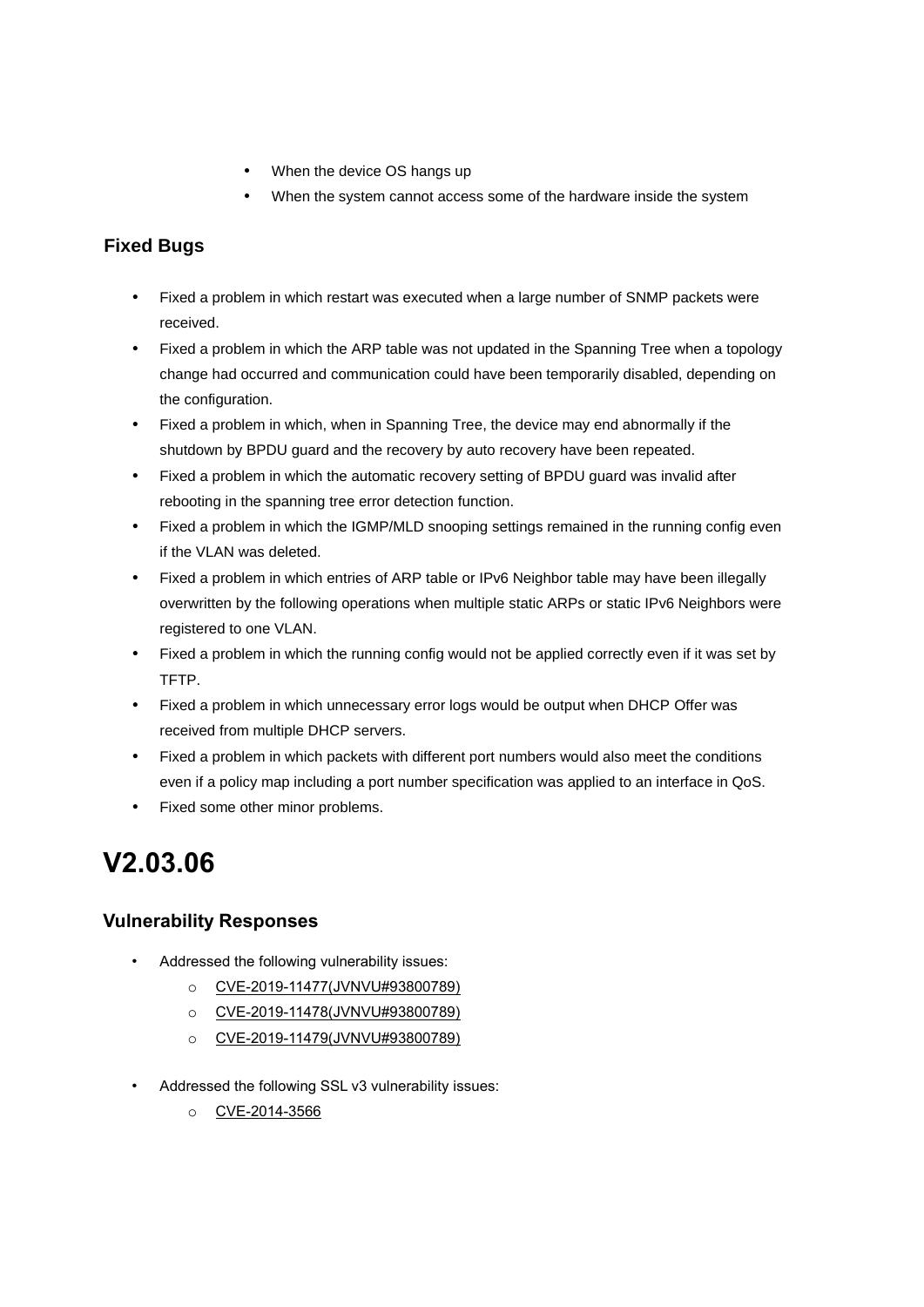#### **New Functions**

- Now supports multiple VLAN function.
- Now supports MLD Snooping function.
- Added a command to control whether EAP frames can be forwarded or not.
- The following pages have been added to the WebGUI detailed settings.
	- "Creating an access list"
	- "Apply access list"
- When a switch works as the querier while the IGMP snooping function and spanning tree are enabled, if a route change occurs due to cable disconnection, etc., a query will be sent immediately regardless of the query interval setting. This will resume the Dante multicast flow transmission shortly.

### **Enhancements**

- The contents displayed by the "show interface brief" command have been optimized.
- The following changes were made in port authentication.
	- o Supports dynamic VLAN in multi-supplicant mode.
	- o Supports logical interface (Static and LACP).
	- o Supports trunk port.
	- o Added the status of the custom file for Web authentication to the execution result of the "show auth status" command.
- Policy map can be applied to link aggregation logical interface by QoS.
- The following settings of QoS can be changed with link aggregation logical interfaces.
	- o Trust mode.
	- o Default CoS value.
	- o Port priority
- Access list can be applied to received frames of link aggregation logical interfaces by the ACL function.
- The interface specification option of the "clear ip igmp snooping group" command has been removed.
- The following changes were made in the WebGUI detailed settings.
	- o Enabled to configure link aggregation logical interfaces in "QoS."
	- o When assigning LAN / SFP ports to the link aggregation logical interface in "Link aggregation," the QoS settings of each port are automatically unified.
- VLAN PRESET NORMAL disabled port 11 and 12 link aggregation and enabled spanning tree instead.
- The frame buffer size allocated per port has been increased to make it difficult for packets to be dropped when burst traffic occurs.